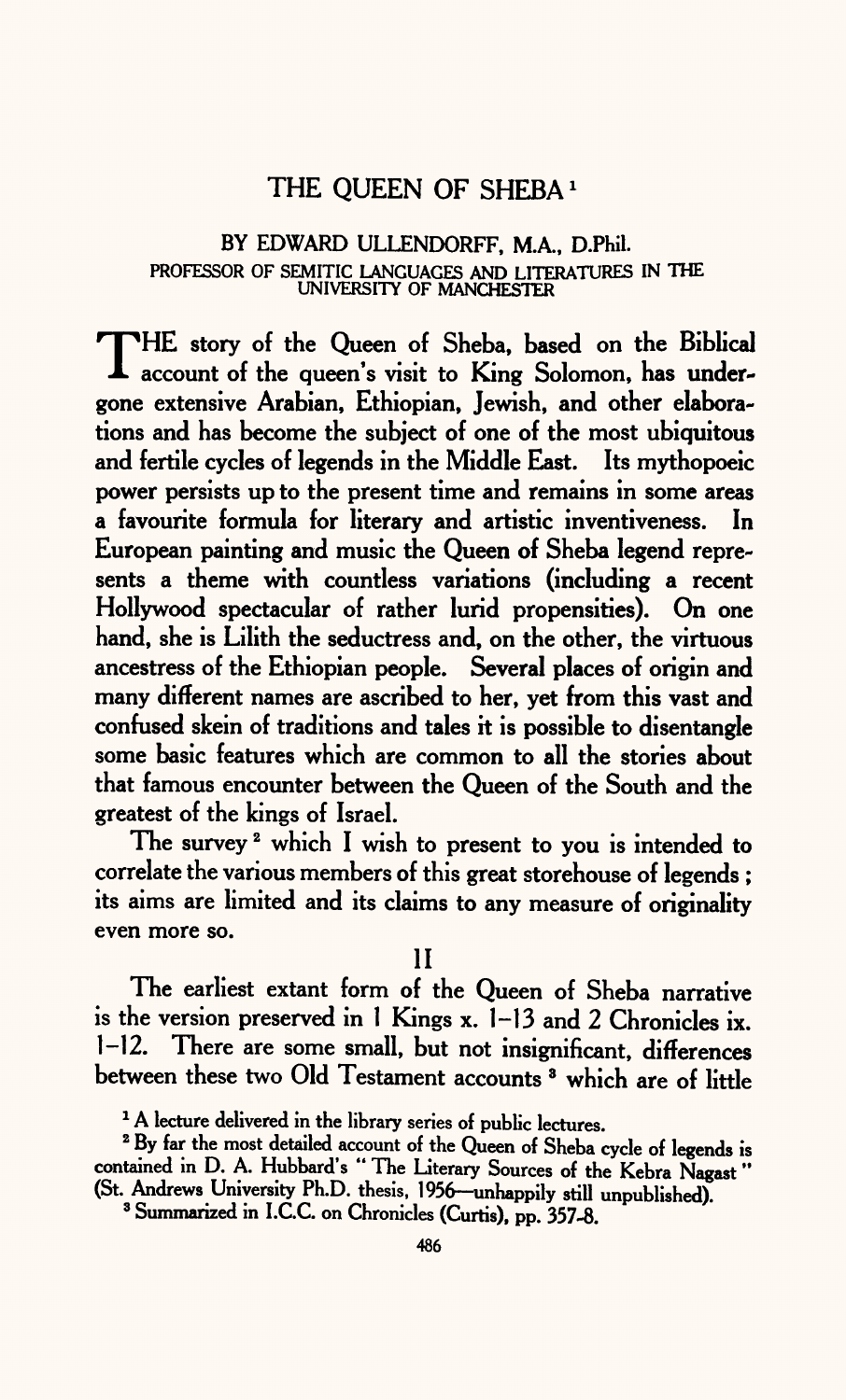relevance to the development of the Solomon-Sheba legend but of considerable interest to the methods of text-transmission. Moreover, the dependence of the Ethiopic Bible translation on the Septuagint and the reliance of the *Kebra Nagast,* the Ethiopian national saga, on this Ethiopic text can here be studied in the most favourable circumstances.1 The Old Testament story represents, at the same time, the briefest and most concise version, and it is, perhaps, this terseness which has encouraged later elaborations and embellishments. There are two Hebrew expressions in particular which appear to have invited the widespread tale of the union of king and queen in either marriage or at least concubinage : the queen " *came* to Solomon and communed with him of all that was in her heart " (1 Kings x. 2). The Hebrew verb KD " to come, to enter " is also used as the technical term for coitus.<sup>2</sup> In verse 13 we are told that "Solomon gave unto the queen of Sheba all her desire . . . ". Rashi, in his commentary to this verse, emphasizes that this refers exclusively to n&Dn TW1?, the teaching of wisdom ; but the very fact that Rashi felt impelled to stress this aspect demonstrates quite clearly that he was aware of less innocent embellishments of this verse. 3

The salient features of the O.T. narrative <sup>4</sup> are as follows : The Queen of Sheba had heard of Solomon's fame and decided to come to Jerusalem to test the king's wisdom. She brought with her spices, gold and precious stones. Solomon answered all her questions, while the queen inspected the house he had built and all the manifold details of the administration of Solomon's realm. Finally, the queen was convinced that reality exceeded by far the reports which had reached her. She blessed

<sup>1</sup> Hubbard, op. cit. pp. 279-81.  $2.2$  <sup>2</sup> Cf. Gen. xvi. 2.

<sup>3</sup> In fact, there is a bracketed interpolation printed in Rashi's commentary which is attributed to the sixteenth century Kabbalist R. Isaac Luria :

כל חפצה (בא אליה ונולד ממנה נבוכדנצר והחריב הביתןשעמד ת"י שנים בחלק<br>כל י"ב שבטים בהאר"י ז"ל)

\* N. H. Tur-Sinai has expressed the opinion (10, הלשון והספר, כרך א that it is impossible to understand this story except on the assumption that the sources from which the books of Kings derived their material did, in fact, contain the riddles and their solutions mentioned in verse 1. Some riddles appear in the *Targtan sheni* to Esther (see below).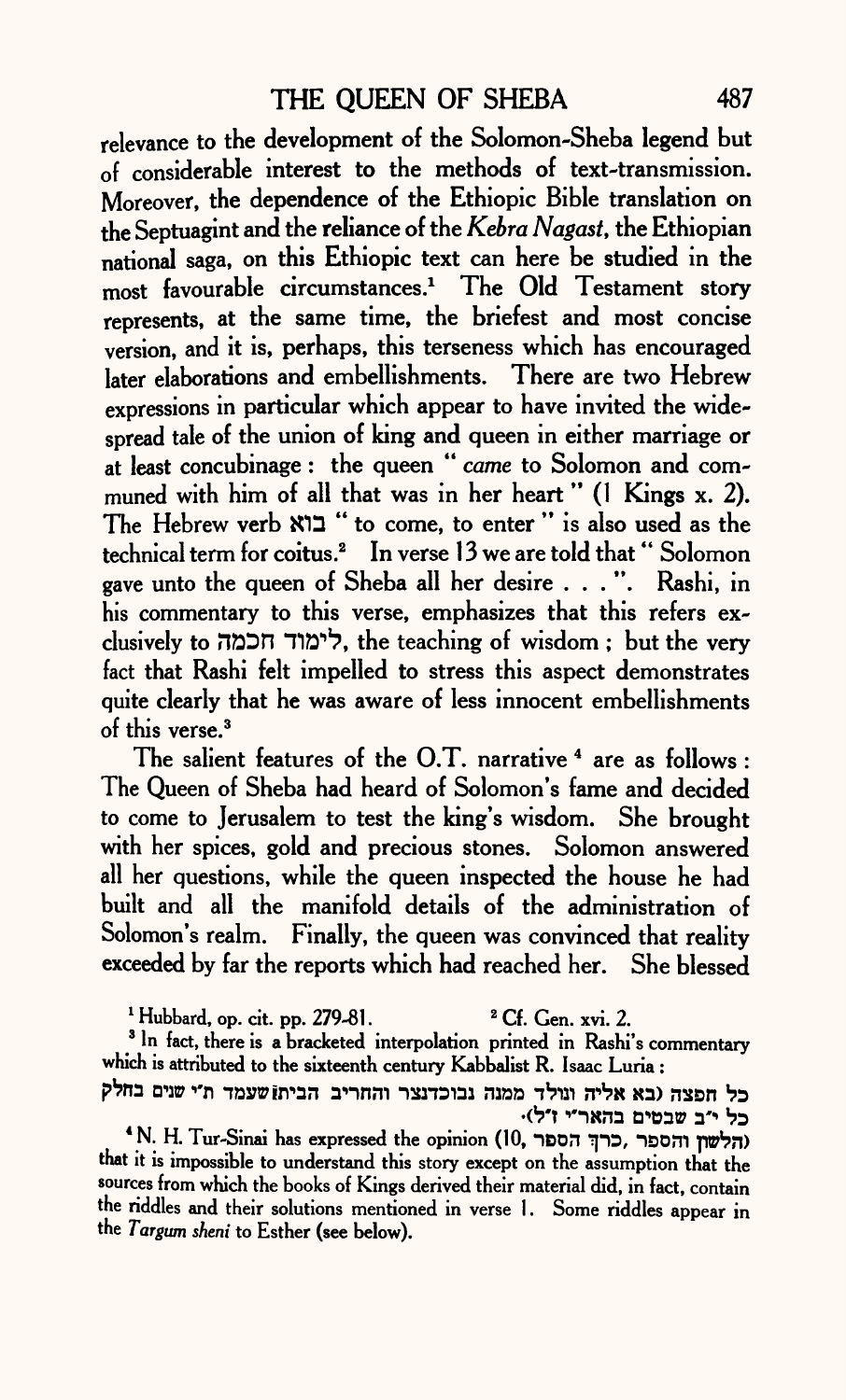Solomon and his God, rejoiced in the good fortune of the king's subjects, and delivered the rich presents which she had brought. She then returned to her own country together with her retinue.

This narrative appears to be interrupted, in both its versions in 1 Kings and 2 Chronicles, by two verses which relate to the Ophir fleet which fetched gold, precious stones, and wood which was particularly suitable for the manufacture of musical instruments. This might be either a glossator's interpolation *1*  apropos of the queen's gifts which reminded him of similar imports by Solomon assisted by Hiram's sailors or it might well be part of the story referring to additional gifts which the queen had delivered by the Red Sea fleet. In any event, the mention of these commercial and seafaring activities in the area of the southern Red Sea corroborates the historicity of the Queen of Sheba's visit to King Solomon<sup>2</sup>-shorn, of course, of its more extravagant features. It scarcely matters very greatly whether we have to seek the queen's home in South-West Arabia or in the horn of Africa (the reference to rich forests [w. 11 and 12] might possibly favour the latter assumption), for the connections between the two shores of the southern Red Sea have at all times been close.3

Again, queens have been attested among the ancient Arabs, and we have therefore no reason to suspect the genuineness of the Biblical tradition. Cuneiform records enumerate many North Arabian queens,<sup>4</sup> but to assert that there were none in the south would merely be an *argumentum e silentio.* No South Arabian inscriptions have hitherto been discovered which either refer to this queen or indeed to any Sabaean ruler earlier than about 800 B.C. By the time our records begin to flow, a century and <sup>a</sup>half after King Solomon's meeting with the Queen of Sheba, the Sabaeans have Mukarribs, i.e. priest-kings. Meanwhile,

1 Thus Benzinger in Marti's *Kurzer Hand-Commentar zum Alien Testament*  (Books of Kings, 1899, p. 72; w. II and 12).

8 See C. H. Gordon, *Introduction to Old Testament Times,* pp. 174-5; de Vaux, *Andent Israel,* p. 78; W. F. Albright in *Peakfs Commentary on the Bible*  (ed. Black and Rowley), 1962, 50 c; cf. also ibid. 94 j, 295 e.

8 E. Ullendorff, *The Ethiopian\*,* pp. 47-57.

4 Cf. Pritchard, *ANET,* p. 283.

It'amra, the Sabaean, is mentioned by Sargon *(ANET,* pp. 285-6).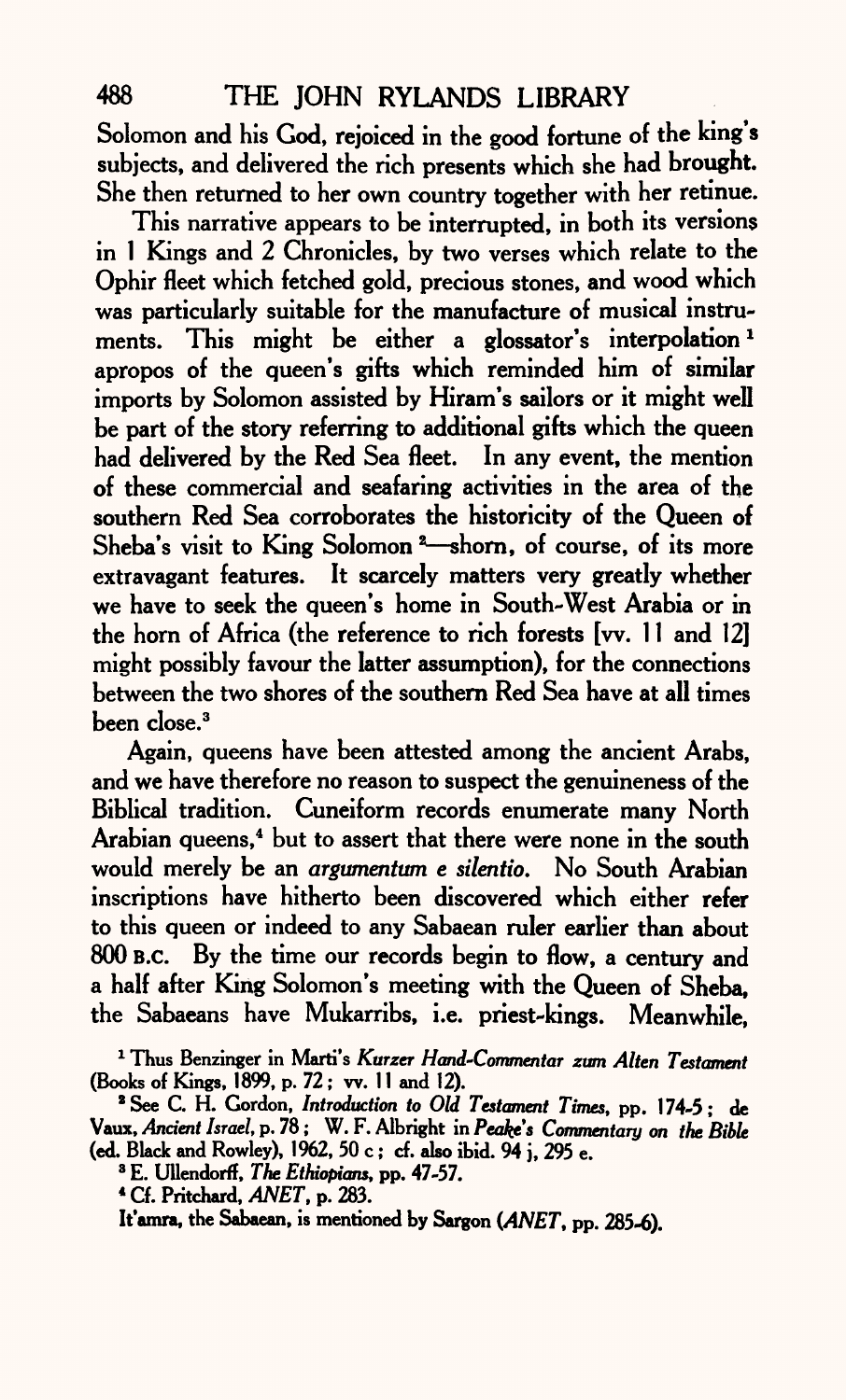however, we have no reason to doubt the historical reality of the Queen of Sheba, and the day may come when archaeological or epigraphic finds confirm her existence—as has indeed happened to many other Biblical stories. At Marib in South Arabia the remains of the splendid circular *Mahram Bilqis,* the Sanctuary of Bilqis (the Arabic name of the Queen of Sheba), bear witness to the popularity of the queen, even though she herself has no historical connection with this ancient temple.

### Ill

The Queen of Sheba appears in the New Testament as the " Queen of the South " (Matt. xii. 42; Luke xi. 31), and the Greek *βασίλισσα νότου* appears to go back to a Semitic idiom.<sup>1</sup> But Ethiopian tradition as embodied in the *Kebra Nagast* (" Glory of the Kings ") has come to identify " Candace queen of the Ethiopians " (Acts viii. 27) with the Queen of the South and has fused the two queens, belonging to such different periods, into one person. While there can scarcely be any doubt that the eunuch who was baptized by St. Philip must have been the servant of one of the Meroitic queens who bore the name Candace, Abyssinians have, from a very early period, applied this episode to themselves as an essential step in the christianization of Ethiopia's past.<sup>2</sup>

It is likely that some versions of the O.T. story about the Queen of Sheba had reached Abyssinia already in pre-Christian times. They were no doubt brought into the country by some of the South Arabian immigrants and were subsequently adapted in such a manner as to contribute in the most effective way to the ennoblement of the Abyssinian nation. With the introduction of Christianity into Ethiopia, in the fourth century, <sup>a</sup>Christian layer was superimposed on the Hebraic-Semitic traditions prevalent at the time. It was thus natural, and even essential, that the national ancestress of the nation, the Queen of Sheba, should be identified with " Candace queen of the

<sup>1</sup> Cf. Black, *Aramaic Approach*, p. 68; Ullendorff, "Candace and the Oueen of Sheba " In *New Testament Studies,* ii, 1 (1955), where the NT. aspects of the Sheba legend are discussed in some detail.

1 Details in *New Testament Studies,* ii (1955), 53-56.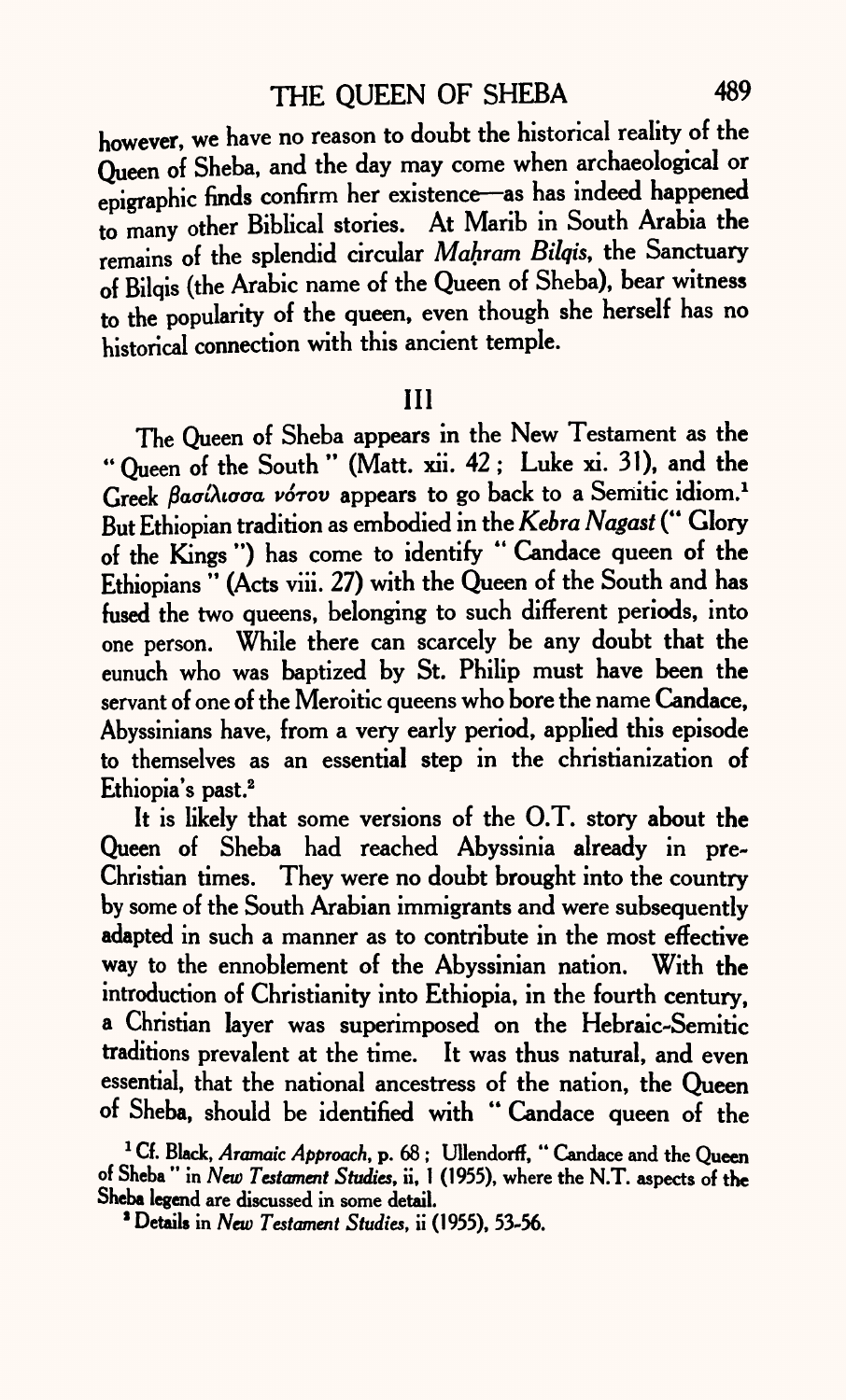Ethiopians ", the only express mention of Ethiopia in the New Testament. Parallels are not lacking for the conflation of diverse elements and the acquisition of an ennobled national ancestry : one need only think of the Quraysh genealogies which have been adopted by many converts to Islam who could have had no possible connection with that Meccan family.

The *loci classici* of the blending of the two traditions about the New Testament " Queen of the South " and " Candace Queen of the Ethiopians " are in the 21st and 33rd chapters of the Ethiopic *Kebra Nagast.* Here the great Sheba cycle is introduced by references to Matthew xii. 42 and Luke xi. 31 ; and we are then informed that " the Queen of the South is the Queen of Ethiopia ". At this point a manuscript in the Bodleian Library<sup>1</sup> adds: " the country of birth of this Queen of the South is Aksum [the ancient capital of Abyssinia], for she originates from there ". In chapter 33 the conflation goes so far as to assert: Gaza is " the city which King Solomon had given to the Queen of Ethiopia. For in the Acts of the Apostles Luke the Evangelist wrote, saying: ' He is the governor of the whole country of Gaza, a eunuch of Queen Candace '. . . ." 2

Additional colour was lent to the story of Abyssinia as the first Christian nation by the narrative in the seventh book of the Apocryphal Acts of the Apostles, according to which Matthew baptized the King of Ethiopia. Matthew had arrived at Naddaver, the capital of Ethiopia, where King Aeglippus reigned. Magicians and charmed serpents held sway over the people. Matthew was welcomed by a eunuch named Candacis [sic I], whom Philip had baptized, and succeeded in breaking the spell of magicians and serpents. He baptized king, court, and country, and the people built a large church in thirty days. Aeglippus was succeeded as king by his brother Hyrtacus who killed Matthew because he had refused to sanction Hyrtacus' marriage to Ephigenia, the daughter of Aeglippus.

The ascription by the Abyssinians of this apocryphal narrative to themselves is no doubt due to the ambiguity of the term " Ethiopia " and is thus on a par with their appropriation

<sup>&</sup>lt;sup>1</sup> MS. Bruce 93 which is no. xxvi in Dillmann's Bodleian Catalogue.

<sup>2</sup> Cf. Acts viii. 27.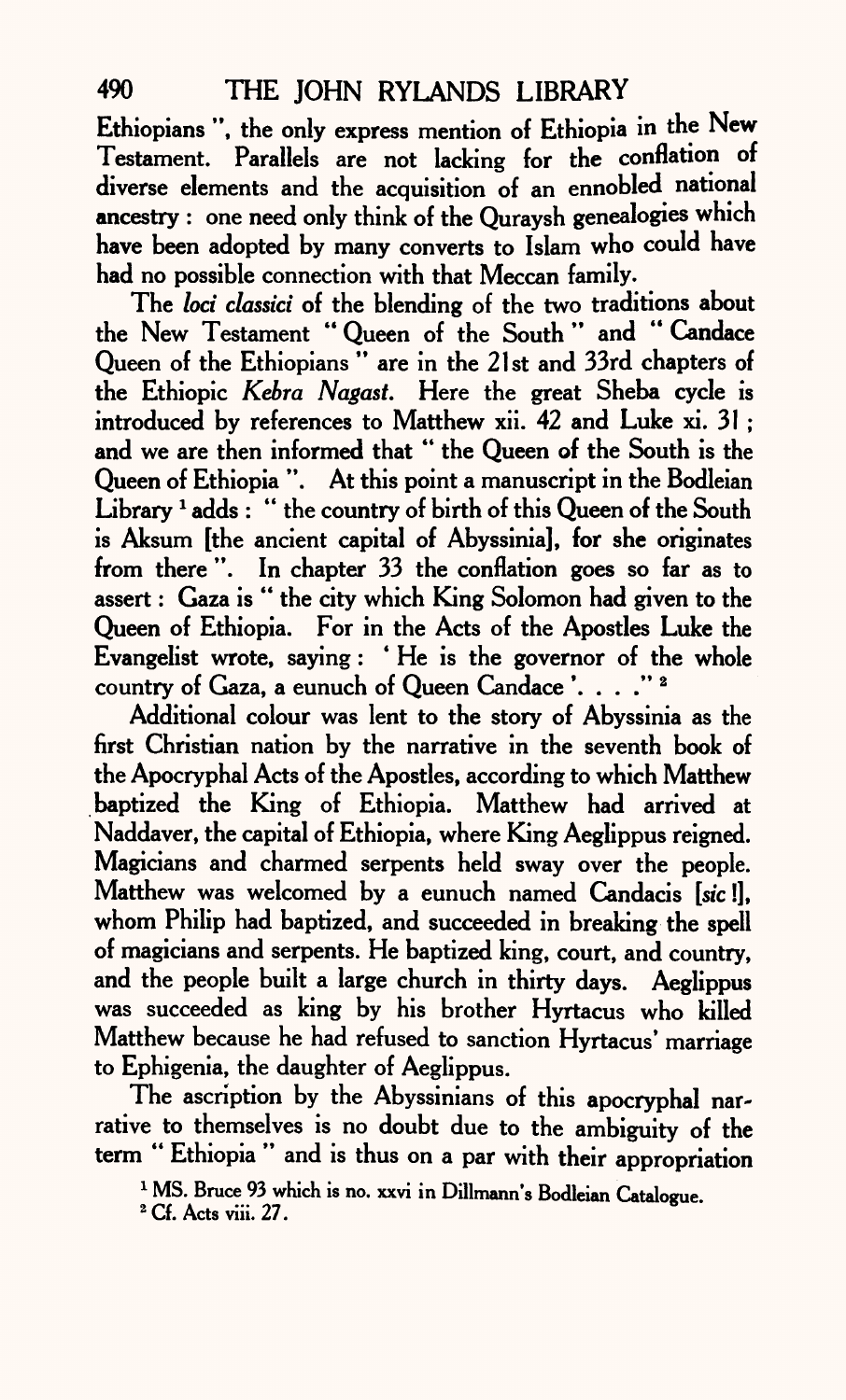of Candace queen of the Ethiopians. In fact, in this story of the Apocryphal Acts the names alone make it plain that the document cannot have referred to Abyssinia.<sup>1</sup>

The confusion of the Queen of Sheba legend with the N.T. story of Candace was not, however, a deliberate forgery on the part of the Abyssinians but was part of the ancient blending of Candace-Sheba and Solomon-Alexander stories. The Syriac and Ethiopic versions of the Alexander romance<sup>2</sup> contain an account of the meeting of Alexander and Queen Candace which is, in some of its features, reminiscent of the encounter between Solomon and the Queen of Sheba.

Alvares reports 3 how Ethiopians believe that " in this town of Aksum was the principal residence of Queen Candace ". The ancient Abyssinian capital Aksum became the repository of the Hebraic traditions and the seat of the Ark of the Covenant (which Menelik I, the son of King Solomon and the Queen of  $S$ heba—according to the Ethiopian legend—is said to have removed from Jerusalem) ; but Aksum was also the capital of the Christian Queen Candace. Ethiopians are not conscious of any dichotomy here, for the complete blending of Jewish and Christian traditions into one indissoluble whole is one of the most remarkable features of the syncretistic Abyssinian civilization.

IV

Josephus 4 gives us a slightly expanded and somewhat " smartened up" version of the O.T. story; yet he remains essentially faithful to the Biblical narrative and is entirely innocent of those accretions which later on attached themselves to the queen and her meeting with Solomon. The way in which he tells the story no doubt reflected the state of contemporary

1 This had already been pointed out by C. Conti Rossini, *Storia d'Etiopia,* p.

<sup>2</sup> See especially p. 117 of Budge's edition of the Ethiopic version of the Life *and Exploits of Alexander the Great,* vol. i.

8 Cf. Beckingham and Huntingford, *The Prester John of the Indies,* i. 148 ff. Ludolf (Historia Aethiopica, book II, chap. 4, and book III, chap. 2) was the first scholar, if I am not mistaken, to attack in vigorous terms the fact that "... Aethiopum nonnulli [Reginam Candacem] pro sua agnoscunt ".

*\* Antiquities,* viii. 6, 5-6.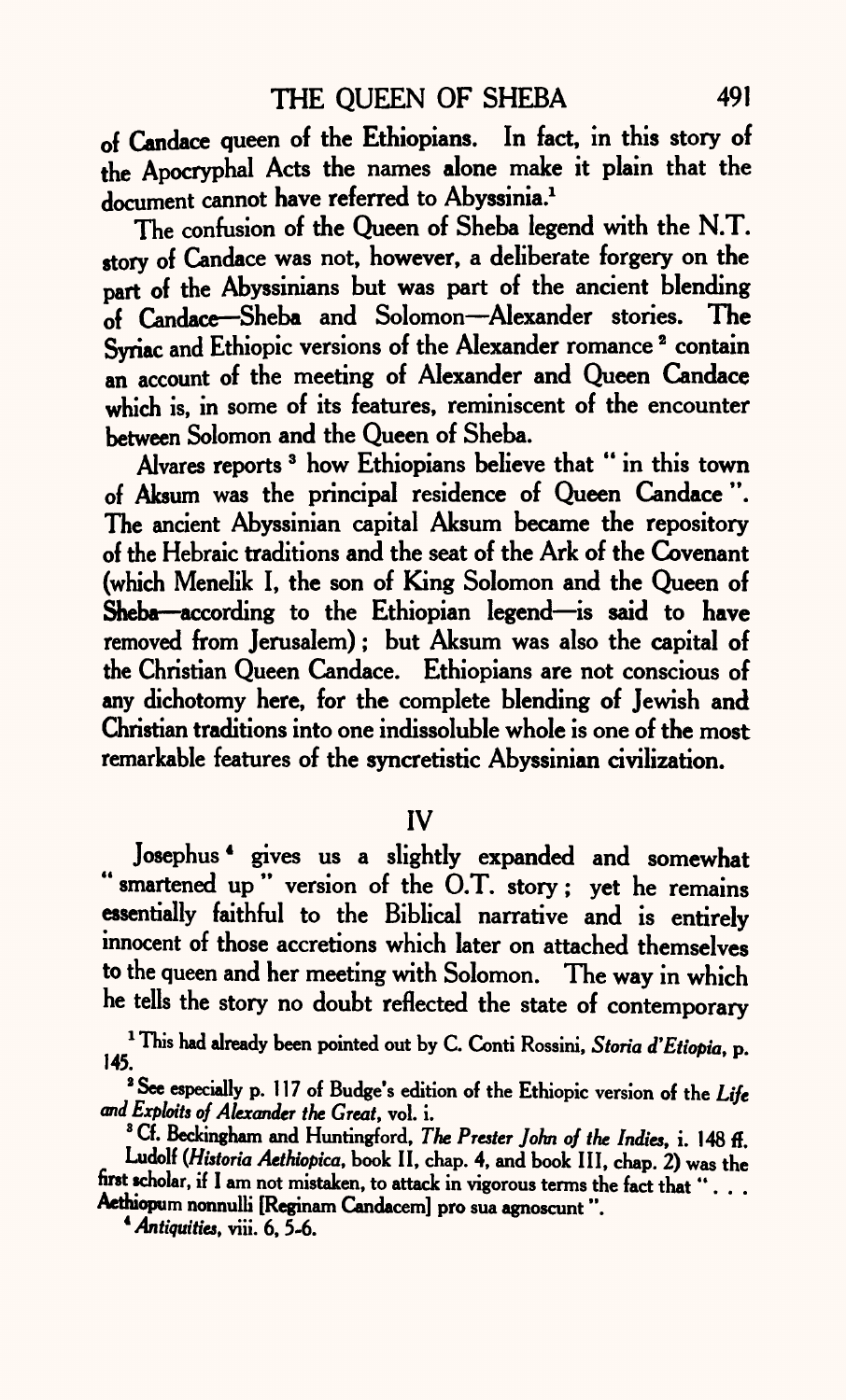interpretation, and it is in this light that we shall have to see his interesting reference to Sheba as "the Queen of Egypt and Ethiopia ". Even though this is probably intended to cover Nubia-Meroe rather than Abyssinia proper, it does show <sup>a</sup> concentration on an African, instead of Arabian, origin.

The Talmud contains, strangely enough, only one solitary reference to the Queen of Sheba, but one which is of some significance. The subject of discussion is the date of Job, and Rabbi Nathan declares, on the basis of Job i. 15, that Job lived in the days of Sheba.<sup>1</sup> This causes Rabbi Jonathan to assert that Sheba was not a woman but a Kingdom.<sup>2</sup> The difference can only be understood by reference to the defective spelling of Hebrew. It is virtually certain that this strange dictum is meant to apply not only to the one verse in Job i but is intended to reveal <sup>a</sup>general truth.3 If we look at the Targum's rendering of Job i. 15, we find that the seemingly innocuous  $\mathbb{X} \mathbb{Z}^n$  "Sheba" of the Hebrew original is translated " and suddenly Lilith, the Queen of Smaragd, fell upon . . . ". Here then we possess two early indications of the Queen of Sheba's role as temptress, although detailed literary reflections of this legend appear only somewhat later. While there can thus be little doubt that the visit of the Queen of Sheba excited imagination and experienced early Jewish Midrashic exposition, the first attested full-blown version of the Sheba legend is embodied in Islamic sources. When Jews migrated to Arabia, in the early years of the Christian era, they brought with them stories and Midrashim which

<sup>1</sup> *Baba Batra* 15, b.

א'ר שמואל בר נחמני א'ר יונתן כל האומר מלכת שבא אשה היתה אינו : Ibid.<br>אלא טועה מי מלכת שבא מלכותא דשבא

8 So also G. Salzberger, *Die Salomo-Sage in der semitischen Literatur* (Berlin, 1907), p. 14. I cannot in this case agree with the arguments adduced by Hubbard, op. cit. p. 287. It seems to me obvious that the Rabbis were aware (as the Targum to Job i. 15 proves) of the strange tales about the relationship between Solomon and Sheba and set out to discredit them (cf. also Rösch, *Jahrbticher* /. *Protest. Theoi* 1880, pp. 547-8). The *Midrash Hagadol* (ed. Schechter, p. 379) states :

אל תקרא מלכת שבא אלא מלכות שבא, שבאה כל מלכות שבא בימי שלמה לשמש את ישראלי

For some further details see my article " The Biblical sources of the Ethiopian national saga " [in Hebrewl in *Sefer Jur-Sinai,* Jerusalem, 1960.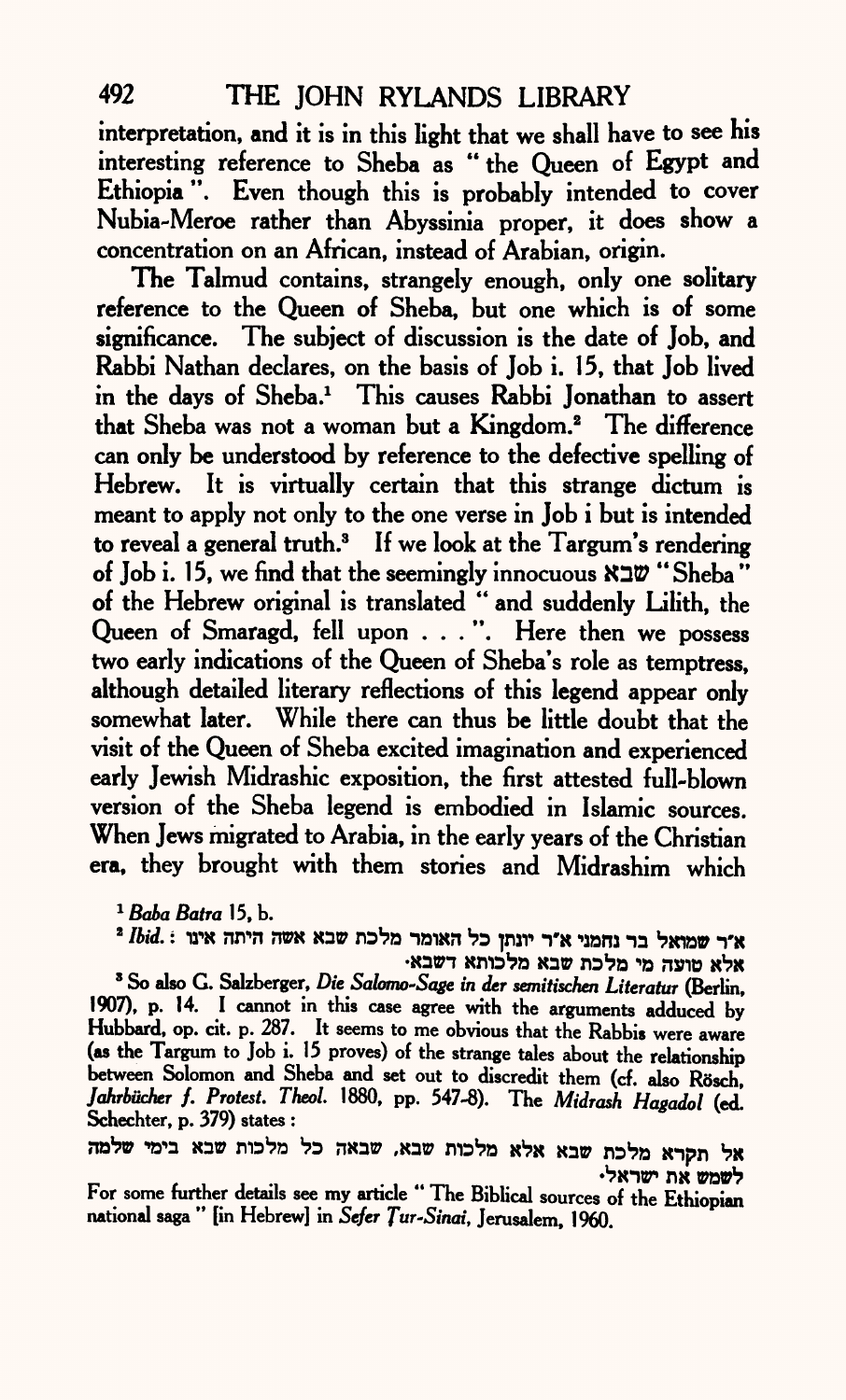formed part of their oral tradition and subsequently penetrated Islam in Arabia and monophysite Christianity in Abyssinia where these legends received specific Arabian and Ethiopian elaborations and embellishments. It is difficult to decide, however, whether later Midrashic accounts (such as the *Targwn sheni* to Esther or the *Alphabet of Ben Sira* to which I shall return presently) are derived from Arabic sources or are, in fact, remnants from early Midrashic collections which have been lost.

Before I deal with these later aspects of Jewish literature, I must trace the fate of the Queen of Sheba in Islamic documents which chronologically precede those late Midrashic developments.

V

The Sheba story in the Qur'an (Sūra XXVII, 15-45) reflects some of the principal elements of the fully developed legend.<sup>1</sup> It describes the sun-worship of the queen, how a hoopoe *(hudhud)*  carries a letter to her from Solomon, the queen's consultation with her nobles, and the dispatch of presents to Solomon. When these are not well received by the king, the Queen of Sheba comes herself and, by a ruse (mistaking the polished floor for <sup>a</sup> pool of water), is made to uncover her legs. Eventually she surrenders (together with Solomon) to Allah, i.e. she becomes <sup>a</sup>Muslim.

This Qur'anic account closely resembles the fuller version in the later *Targum sheni* to Esther-except that the Our'an makes no mention of the reason for the polished floor which is meant to discover whether the queen has hairy legs. Neither the Qur'an nor the *Targwn sheni* refers to the queen's marriage to Solomon or even to any tender relations between them. Also the queen's Arabic name Bilqis does not yet appear in the Qur'an.

Muslim commentators and writers<sup>2</sup> supplement the story at various points : the queen's name is given as Bilqis; the demons at Solomon's *Court,* afraid that the king may marry Bilqis, spread the rumour that the queen has hairy legs and the

<sup>&</sup>lt;sup>1</sup> Cf. the entry *Bilkis* in the Encyclopaedia of Islam (new edition).

See also G. Weil, *Biblische Legenden der Muselmanner* (Frankfort, 1845), pp. <sup>2</sup> Especially Tabarī, Zamahšarī, Baydāwī.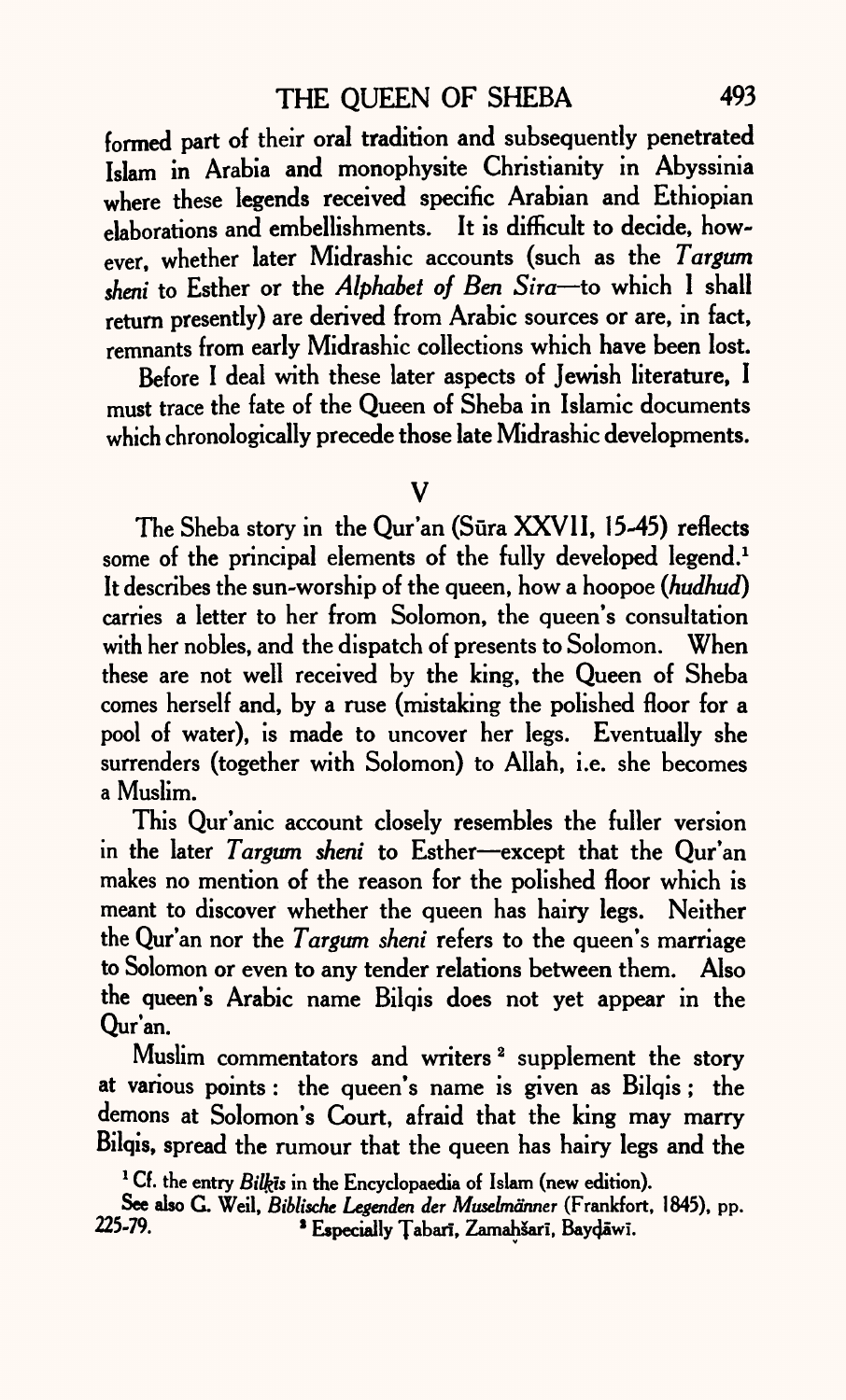• foot of an ass. Hence Solomon's stratagem of constructing <sup>a</sup> glass floor which the queen mistakes for water thus causing her to lift her skirts. Solomon then commands his demons to prepare a special depilatory to remove the disfiguring hair. According to some he then married the queen, while other traditions assert that he gave her in marriage to one of the Tubba's of the tribe of Hamdan.

This picture represents a conglomerate from various Arabic accounts.1 One of the most convenient versions, comprehensive in its coverage of the more important motifs of the Arabic legend, is that by the early eleventh century Arabic author at-Ta'labi and contained in his *qisa§ al-'anbiyd' "* stories of the Prophets ".2 Although Islamic sources have preserved the earliest literary reflection of the complete Bilqis legend, we still maintain that the principal elements of the narrative are derived from Jewish traditions. This judgement is based not only on intrinsic probability and our knowledge of the general influence of the Midrashic genre on early Islam, but is also supported by the following considerations : (1) the story in the Qur'an represents a curiously abrupt version which clearly presupposes prior development; (2) the Talmudic insistence<sup>3</sup> that it was not a woman but a Kingdom of Sheba (based on varying interpretations of Hebrew *mlkt)* that came to Jerusalem makes sense only on the assumption that a highly discreditable version of the Solomon-Sheba story was known to the Rabbis ; (3) the Ethiopic loanword *sarh* 4 in Sura XXVII, 44 suggests that the Arabic legend was most probably drawn from some foreign prototype; (4) Bilqis, the Arabic name of the Queen of Sheba, is almost certainly connected with the Hebrew (though non-Semitic) פילגש (cf. Greek  $\pi a\lambda\lambda a\kappa(s)$ , which would point to the area from which

<sup>1</sup> Cf. Hamdāni, *Iklīl*, 8th book, ed. N. A. Faris (Princeton, 1940), p. 24; Rosenthal's translation of Ibn Khaldun's *Muqaddimah,* ii. 259; for more detailed references to Mas'udi, Tabari, Ibn al-Atir, Ibn Khaldun, etc., see Rösch, op. cit. pp. 526-7. Baydāwī's commentary to the relevant portions of Sūra XXVII is concise but embodies most of the important elements of the Sheba cycle.

2 Printed in A. Socin's *Arabic Grammar,* pp. 49-71. See also M. Griinbaum, *Neue Beitrdge zur semitischen Sagenkunde,* pp. 216-20.

4 Cf. Noldeke, *Neue Beitrdge zur Semitischen Sprachwissenschaft,* p. 51.

<sup>&</sup>lt;sup>3</sup> *Baba Batra*, 15, b.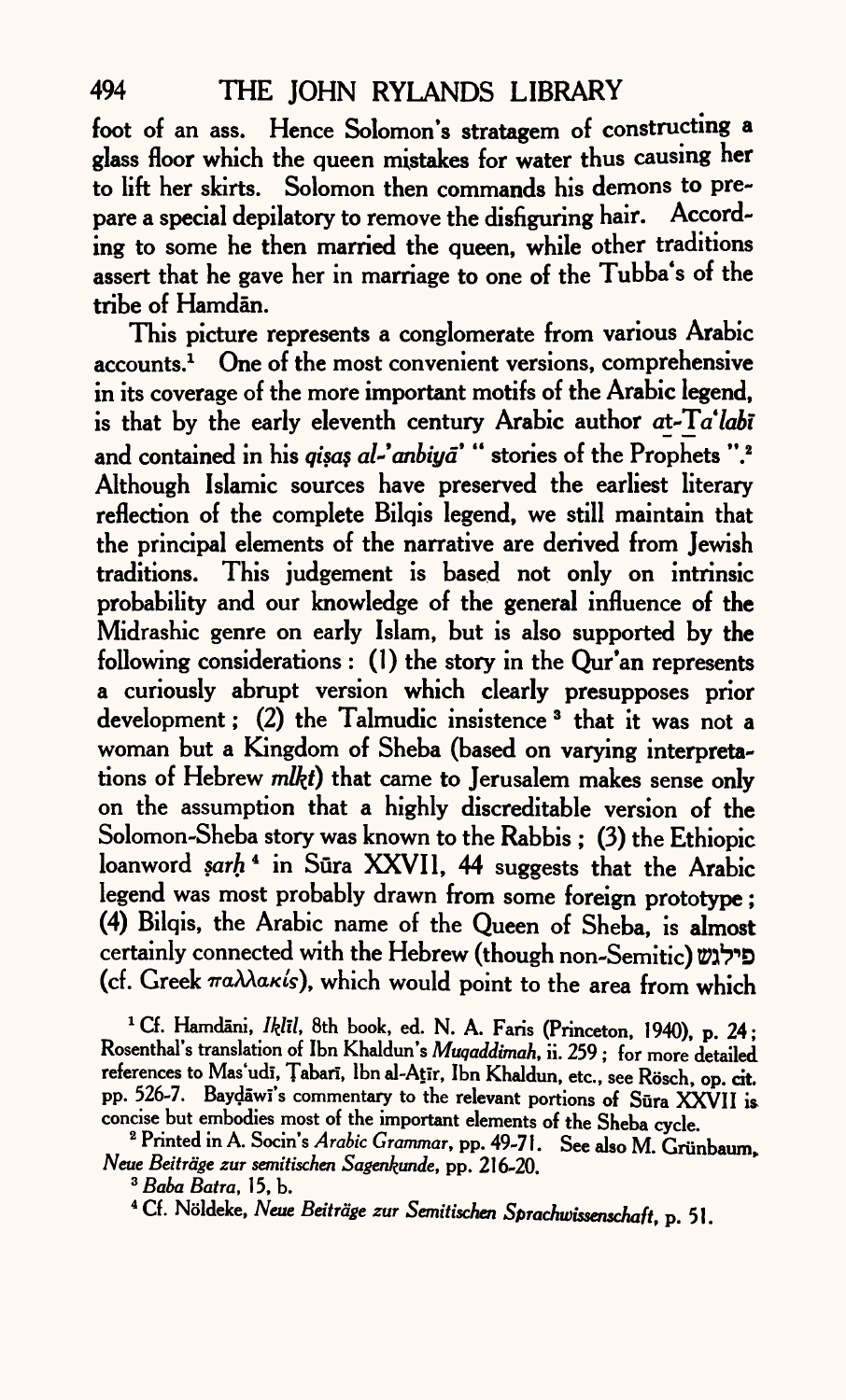the basic features of the tale originated. I shall return later on to the subject of the Queen's names.

Arab authors deal also with other features of the Sheba cycle : there is considerable speculation as well as a fair measure of conflicting evidence as to the identity of the Queen's father;<sup>1</sup> her mother's person is equally shrouded in mystery (was she some spirit [jinn], demon, serpent, or other animal?).<sup>2</sup> After her father's death, Bilqis is said to have succeeded him as queen. Her reign was, however, challenged by one of her subjects whom she removed by a ruse.<sup>3</sup> The description of Bilqis as Solomon's wife<sup>4</sup> is fairly widespread among Arab writers, and so is the motif of the birth of a son to the queen.

#### VI

Chronology now takes us back to Jewish sources, and here it is Midrashic material to which we have to turn. The early Midrashim refer to the Queen of Sheba only in the most conventional terms, and if they were aware of any scandal attached to her relations with King Solomon, they were certainly most assiduous in suppressing all mention of it. The most important Jewish source is the *Targum sheni* ("the second Targum") to the book of Esther.<sup>5</sup> Its date is uncertain and is variously thought to range between A.D. 500 and 1000. The gist of this version is as follows :

Solomon was in the habit of summoning all the beasts, birds, reptiles, and spirits <sup>6</sup> to perform in front of him and his fellowkings from neighbouring countries. They all came of their own accord. On one occasion the hoopoe<sup>7</sup> was missing; when finally it was found, it reported to the king that it had been in search of a country anywhere in the world that might not be subject to the authority of Solomon. Eventually the hoopoe had found the city of Qitor in the East, full of gold and silver

 $1$  Rösch, op. cit. pp. 528-34.  $2$  Ibid. pp. 534-9.

3 Ta'Iabi (ed. Socin), pp. 54-55. 4 jUU *\*»-jj (J^,->* ibid. p. 71.

Cf. lYiTTTJ nitnpfi ; and for part-translations see Ginzberg, *Legends of the Jews,* iv. 142 ff. Cf. also Griinbaum, op. cit. pp. 209 ff.

שידין ורוחין ולילין "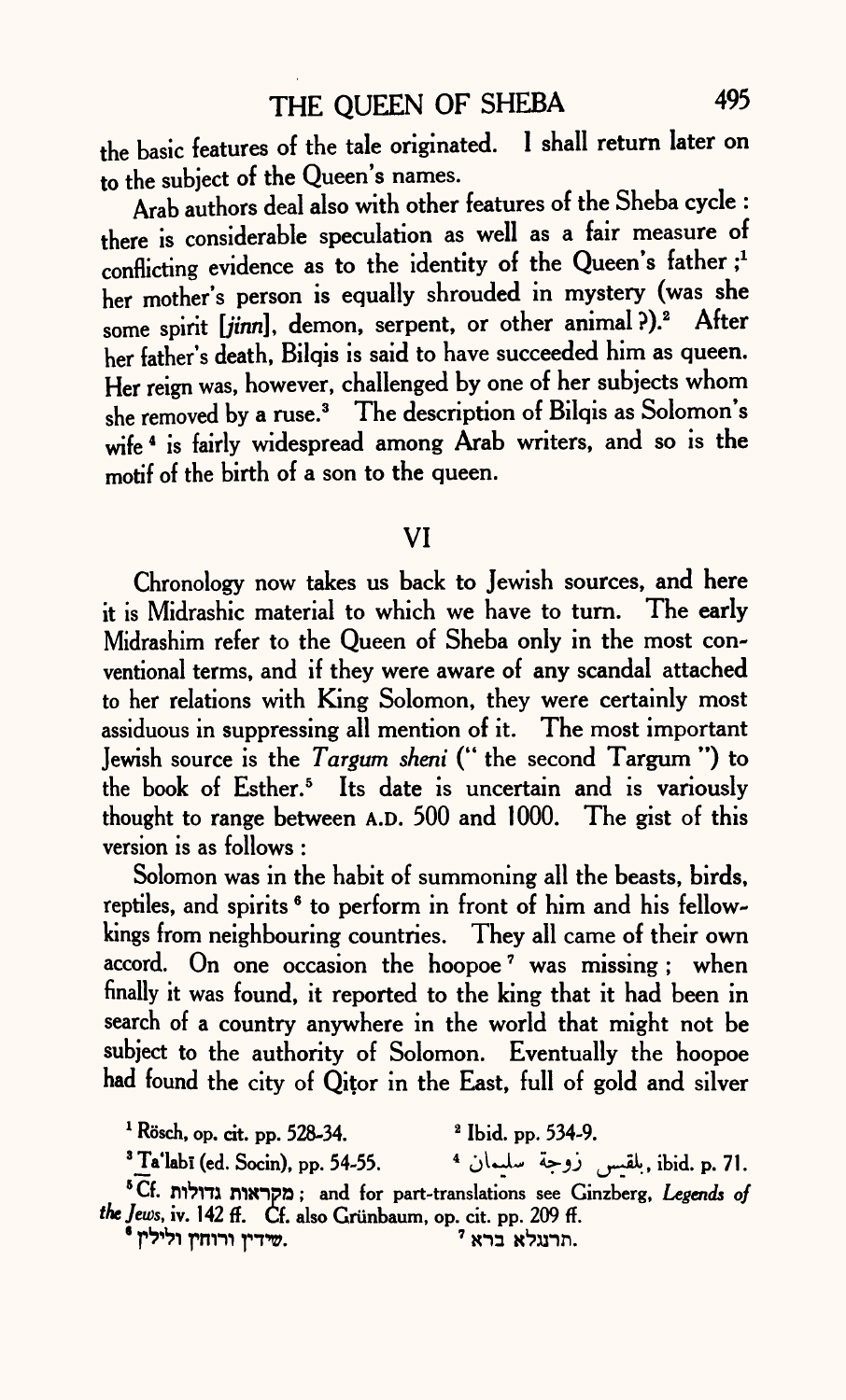and trees watered from the Garden of Eden ; its ruler was the Queen of Sheba. Solomon then commanded his scribes to tie a letter to the hoopoe's wing which it delivered to the queen. This missive contained a somewhat peremptory invitation to present herself before the king. The queen thought it prudent to comply and arrived accompanied by vast quantities of precious gifts. Meanwhile, Solomon sat in a house of glass<sup>1</sup> to receive her; Sheba thought the king was sitting in water and, as she crossed the floor, she lifted her cloak 2 and thus revealed her hairy legs. Whereupon the king remarked, somewhat unchivalrously: " Thy beauty is the beauty of women, but thy hair is the hair of man ; while hair is an ornament to a man, it is a disfigurement to a woman."<sup>3</sup> The queen, as befits a lady, seems to have pretended not to have heard and, instead, proceeded to recite her riddles and questions.

Here, then, we have most of the essential ingredients of the non-Ethiopian Sheba legend. Two important elements are, however, still missing : (1) a mention of the queen's name; and (2) a reference to either marriage or concubinage between Solomon and Sheba. The first Jewish document .in which the nature of these relations is expressly, rather than covertly, stated appears to be the eleventh century *Alphabet of Ben Sira* in which Nebuchadnezzar is described as a son of King Solomon and the Queen of Sheba.4 The union of king and queen occurred as soon as the depilatory had removed the disfiguring hair.

We have now pieced together most of the principal elements which make up the Sheba legend as it appears outside Abyssinia.

# VII

In turning to the Ethiopian version, we become at once conscious of a fundamental change of atmosphere : the emphasis

 $^1$  זוגית הילוזה.  $^2$ 

שופרך שופרא דנשי וסערך סער דגברא וסער לגברא שפר ולאתתא עאי <sup>8</sup>.

4 See also n. 3, p. 487. *Alphabet of Ben Sira,* ed. M. Steinschneider (Berlin, 1858), fol. 21b:

rrs?a mar inasn win1? pin V? moam *rvfrv* ?« xa& naVo n«aw ובקש לשכב עמה ומצאה כולה שער והביא סיד וזרניך . . . . ובא עליה באותה שעה•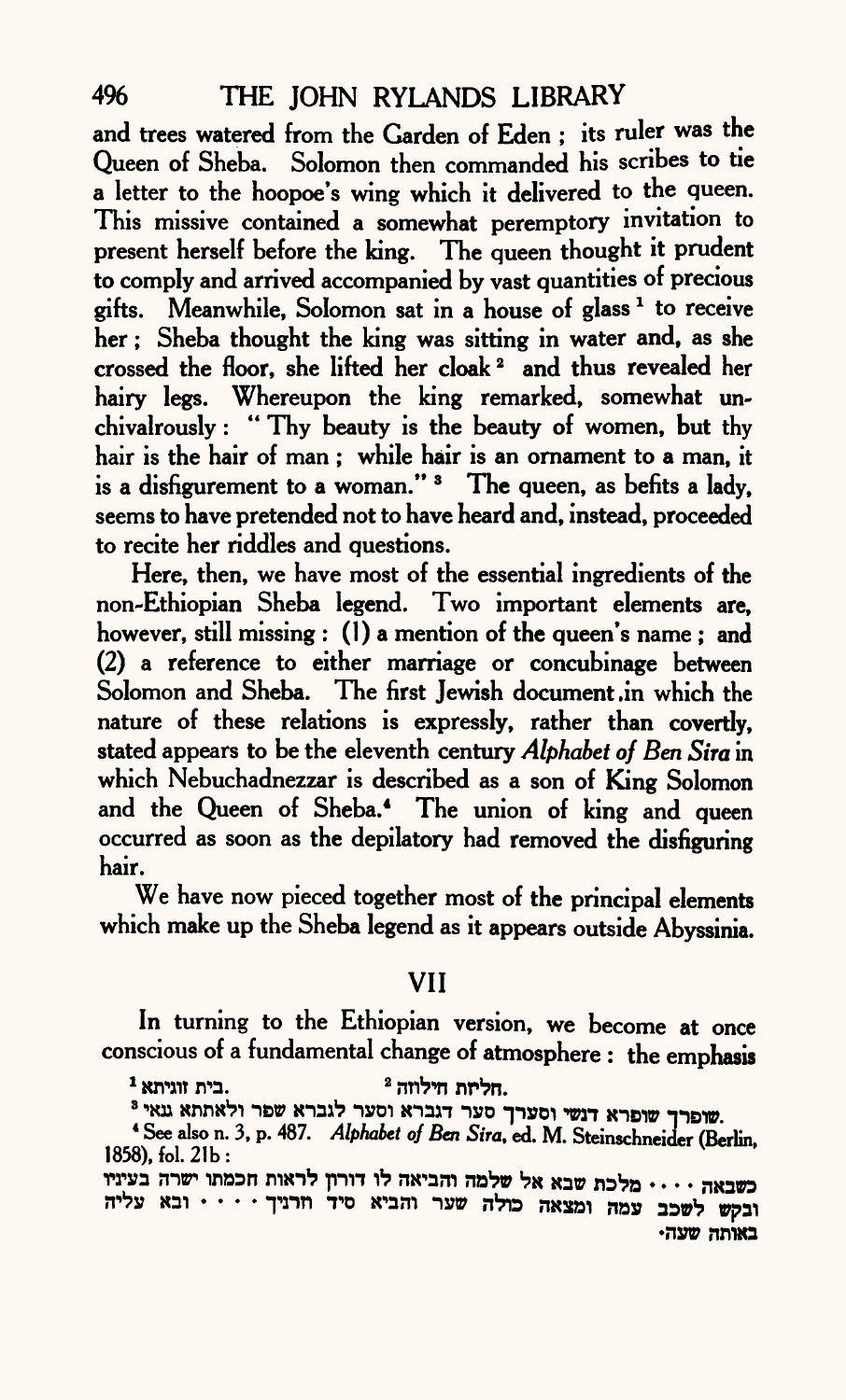is no longer on Solomon and his wisdom but on the Queen of Sheba and her nobility ; no longer is Solomon exposed to the wiles of the seductress, Lilith, the earthy demon, but he himself assumes the role of seducer and, by a ruse, takes the virgin queen who-and this is the culmination and purpose of the entire Ethiopian saga-gives birth to a son, Menelik,<sup>1</sup> the founder of the Ethiopian dynasty. From him are descended all the kings of Ethiopia down to the present day, to Haile Sellassie-as is embodied in Article 2 of the 1955 Ethiopian Constitution (" the Imperial dignity shall remain perpetually attached to the line . . . [which] descends without interruption from the dynasty of Menelik I, son of the Queen of Ethiopia, the Queen of Sheba, and King Solomon of Jerusalem "). Here, in the cold terms of legal phraseology, we find die continued insistence on the *mystique* of a direct descent from King Solomon and the Queen of Sheba, a powerful reminder of the enduring efficacy of the Old Testament story and its wide ramifications.

Apart from this totally different atmosphere, the Ethiopian Kebra Nagast (which contains the Sheba cycle in chap. xxi ff.) exhibits other significant changes of detail : nothing is said about the queen's hairy limbs, nothing about the glass floor or Sheba's descent from demons. The tale of the hoopoe is replaced by the realistic story of Tamrin, the head of Sheba's caravans, who is engaged in large-scale trading operations with Solomon and is impressed with the king's wisdom and might. On his return to his own country he reports to the queen in such enthusiastic terms that she decides to go and see for herself. The following chapters in the *Kebra Nagast* do not deviate substantially from the Biblical account but simply supply many details on which the concise story in the Old Testament is silent. One of the more important embellishments is the queen's decision to abandon the worship of the sun and to worship, instead, the Creator of the sun, the God of Israel (chap. 28).

**Probably corrupted from** *^f^^ <y\* **(cf. Praetorius,** *Fabula de rcgina*  $S$ abaea apud Aethiopes [Halle, 1870], p. viii) or أبن الملك. Cf. also S. Strelcyn's  **ttractive Polish book which embodies fragments from the** *Kebra Nagast (Kebra Nagatt czyli Choala Krolow Abisynii,* **Warsaw, 1956).**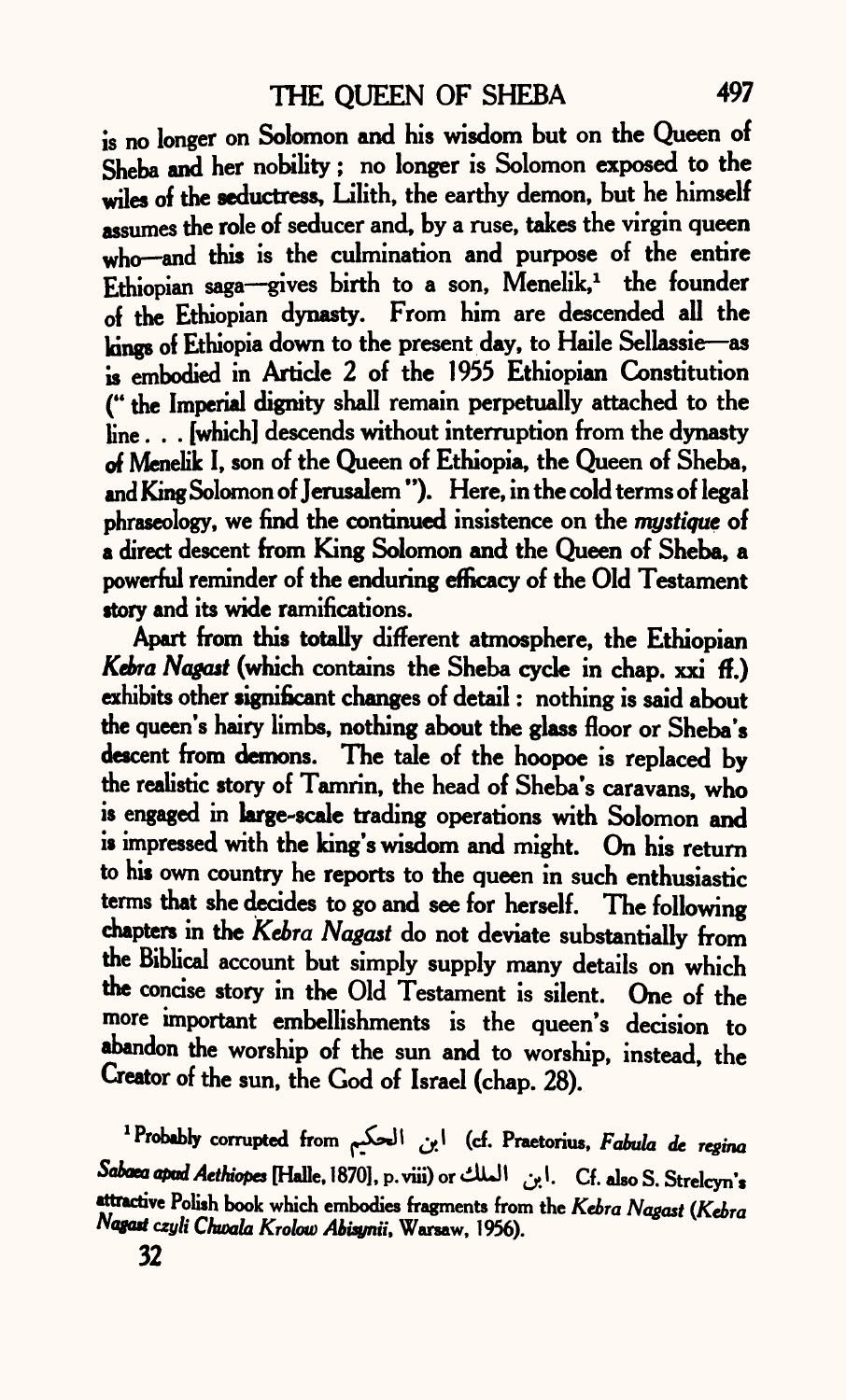The centre-piece and, at the same time, the original contribution of the Ethiopian version lie in the events leading up to the birth of Menelik : When Solomon gave a banquet in the queen's honour he had the meat specially seasoned. At the end of the evening the king invited the queen to spend the night in his chambers. The queen agreed on condition that Solomon swore to her that he would not take her by force. The king complied with this request-provided Sheba promised not to take anything in the king's house. Solomon then mounted his bed on one side of the chamber and had the queen's bed prepared at the other end. Near her bed he placed a bowl of water. Sheba soon awoke, for the seasoned food had made her very thirsty. She rose and drank of the water, but Solomon seized her hand and accused her of having broken her oath. He then worked his will with her. The king dreamt that a great light of brilliance, the *shekhina,* the divine presence, had-left Israel and moved to Ethiopia. The queen departed and returned to her country where, nine months and five days later, she gave birth to a son. When the boy had grown up he went to visit his father who received him with great honour and splendour. After some time at Solomon's Court he determined to return to his mother's realm. Thereupon the king assembled the elders of Israel and commanded them to send their first-born sons with Menelik, in order to found a kind of Israelite colony. Before the young men departed they abducted the Ark of the Covenant and took it with them to Ethiopia which now became the second Zion.

The veneration of the Queen of Sheba and her appropriation as the national ancestress of the Ethiopian people are of considerable antiquity and certainly precede the medieval *Kebra Nagast.*  An interesting piece of evidence is furnished by the Ethiopian Bible translation which usually adheres fairly closely to the text of the Septuagint, but in 1 Kings x. 1 ותבא לנסותו בחידות came to prove him with hard questions " the Ethiopic version interprets the Greek *ἐν αἰνίγμασιν* as " with wisdom ".<sup>1</sup> This deliberate alteration is, perhaps, the earliest indication of the Ethiopian attitude towards the Queen of Sheba, for in this read-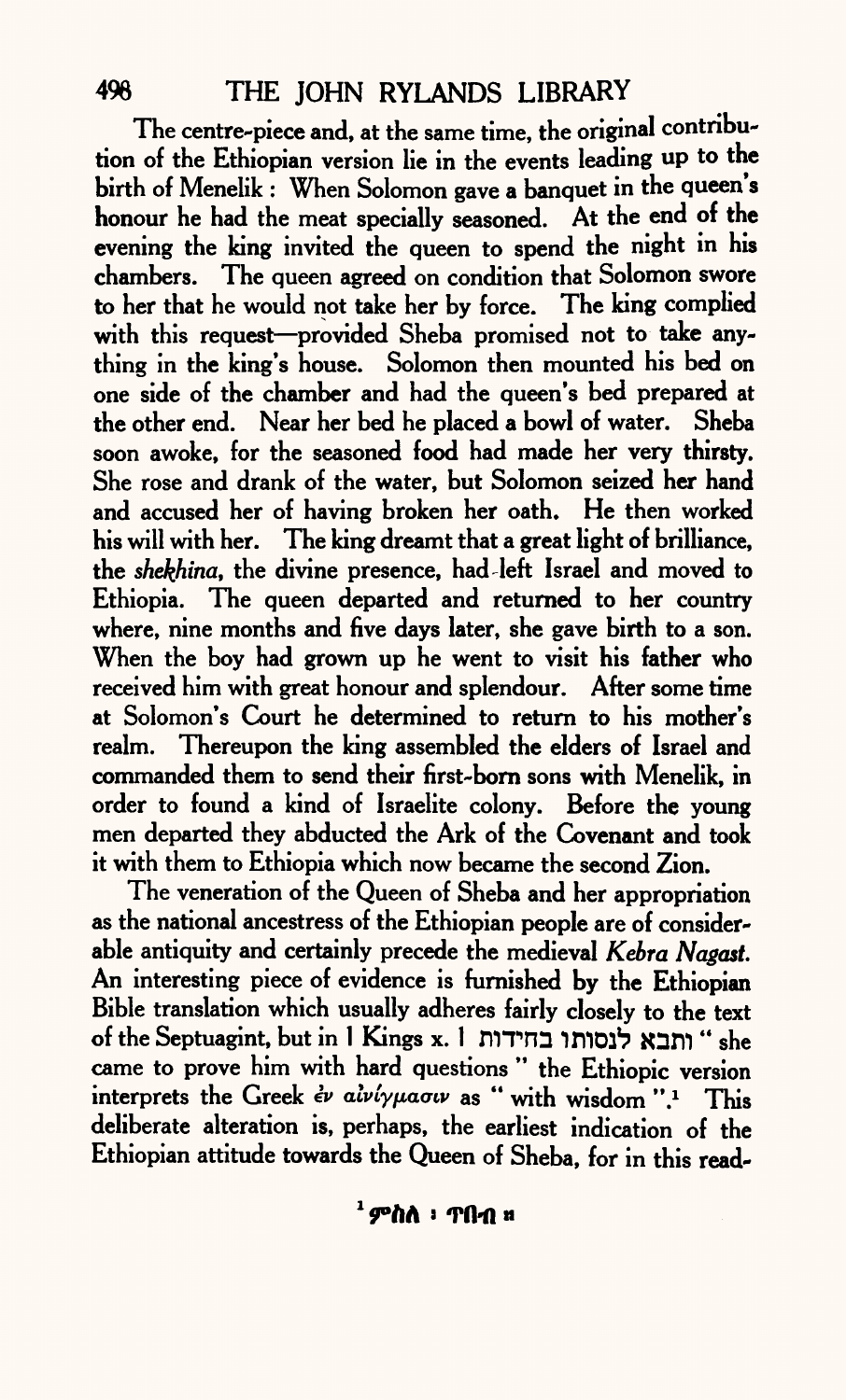ing the quality of wisdom is related not to King Solomon but to the queen.<sup>1</sup>

The main components of the story must have had a very long period of gestation in Ethiopia and elsewhere and have possesse<sup>d</sup> all the elements of a gigantic conflation of legendary cycles. When it was committed to writing, early in the fourteenth century, its purpose no doubt was to lend support to the claims and aspirations of the recently established "Solomonic" dynasty in Ethiopia. Its author, the *nebura ed* Yeshaq of Aksum, was thus principally redactor and interpreter of material which had long been familiar, but had not until then found a co-ordinating hand, an expository mind, and a great national need. The Solomon-Sheba story, within the general setting of the *Kebra Nagast,* is not merely a literary work but is the repository of Ethiopian national and religious feelings.

There also exist a Christian Arabic<sup>2</sup> and a Coptic<sup>3</sup> version of our legend. The former is almost certainly dependent on the Ethiopian type of the story and thus constitutes a process of borrowing in a direction opposite to the usual flow.<sup>4</sup> This Arabic legend is of a composite nature: it omits all mention of an intermediary (hoopoe or merchant) between king and queen, restores the tale of the polished floor, and, to heal the queen's affliction, it introduces a piece of wood which was later used for the Cross. The details of Sheba's seduction by Solomon tally very largely with the Ethiopic prototype. The Coptic version offers little of special interest, but it seems to have been current throughout the Christian Church in Africa.

A modern form of the legend, which yet embraces many archaic elements as well as comparatively recent folkloristic accretions, has been preserved among the Tigre in the North.<sup>5</sup>

<sup>1</sup> Oddly enough, in the parallel verse in 2 Chron. ix. 1 the Ethiopic version does follow the reading of the Septuagint.

<sup>8</sup> Published by Bezold (Abh. *d. Königl. Bayer. Akad. d. Wissensch., xxiii,* Munich, 1909), pp. xliv-li.

<sup>8</sup> Published by A. Erman *(Abh. d. Königl. Preuss. Akad. d. Wissensch.*, 1897). See also Bezold, op. cit. p. xli.

4 Cf. Cerulli, *Storia della leiteratura etiopica,* p. 47.

' Edited by E. Littmann, *The Legend of the Queen of Sheba in the tradition of Axm* (Leyden, 1904).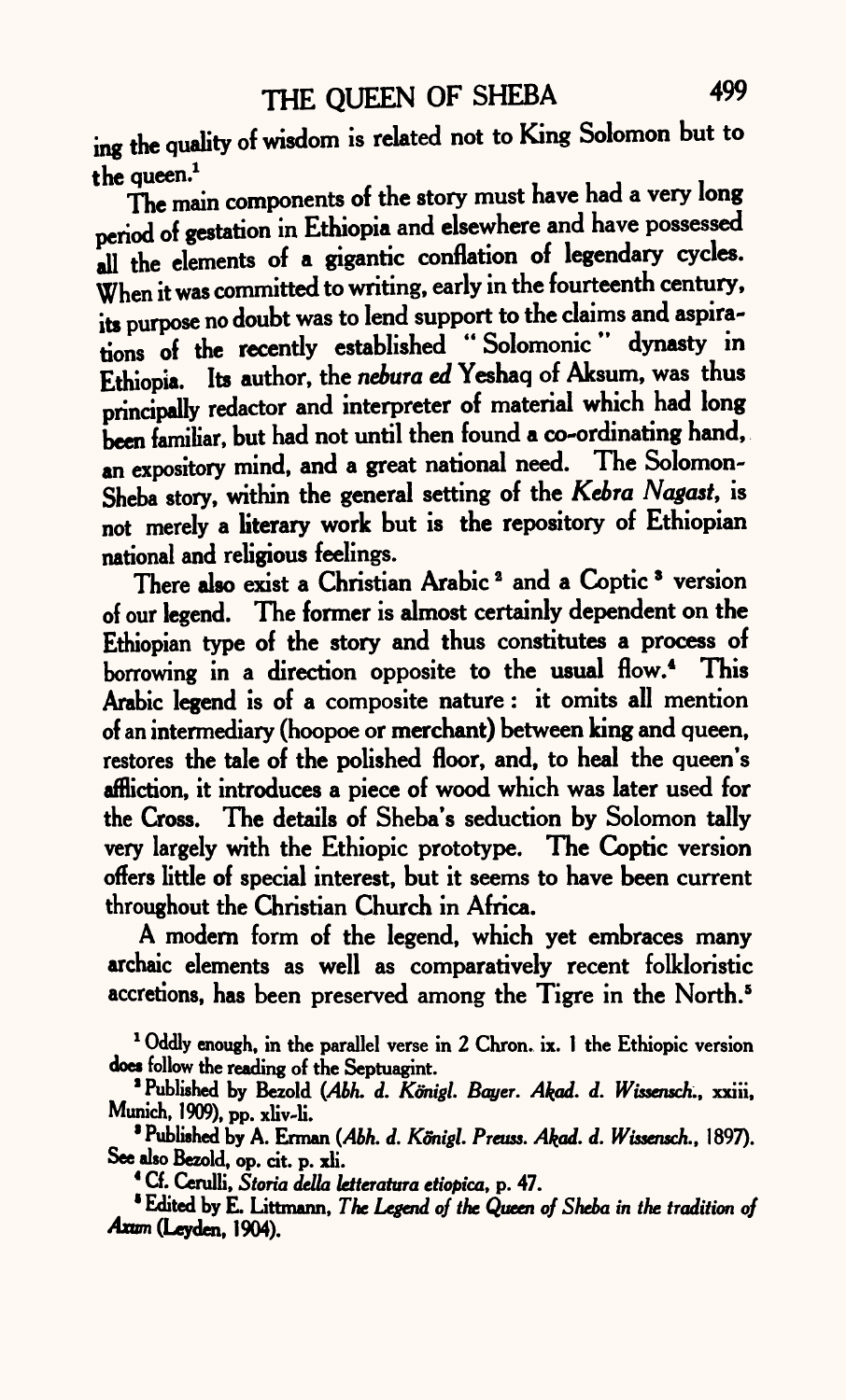A Tigre girl by the name of *Eteye Azeb* (i.e. " Queen of the South ") seeks a cure for her deformed foot which had turned into an ass's heel. When she hears of King Solomon's powers she departs for Jerusalem together with a companion. They appear disguised as men, but the king's suspicions are aroused. At night he has a skin with honey suspended in the room, and when the two girls believe him to be asleep they get up and start licking the honey. Solomon then finds his suspicions confirmed and he takes the two women by force. The remainder of the story follows the *Kebra Nagast* version fairly closely : the birth of the son, his visit to his father, and the removal of the Ark from Jerusalem to Aksum.

The ass's heel is, of course, the counterpart of the deformed or hairy foot, but it is remarkable that this feature, so carefully avoided in the classic account of the *Kebra Nagast,* was allowed to survive in this North-Ethiopian tale. Otherwise there is *mutatis mutandis —* broad agreement, and the bed-chamber scene reveals a close connection in all essential matters.

Finally, a word about the queen's names : In the Old Testament she is, of course, the "Queen of Sheba",<sup>1</sup> while in the New Testament she appears as the "Queen of the South ".<sup>2</sup> This latter idiom goes back to a Semitic *mlkt ymyn* or *mUtf tymn* \* (for south is on the right hand side when you stand facing the rising sun). I have already mentioned that the Arabic Bilqis is almost certainly related to Hebrew *pilegesh* and Greek  $\pi$ a $\lambda\lambda$ akis. In the *Kebra Nagast* the queen's name is given as Makeda which has no obvious explanation : some have thought it might be connected with (Alexander) the " Macedonian ", while I myself would not exclude the possibility that Makeda might reveal <sup>a</sup> popular identification with Candace.4

#### <sup>2</sup> βασίλισσα νότου. מלכת שבא <sup>1</sup>.

3 Thus in the Arabic version *(j+~\$\ &\** (Bezold, op. cit. p. xlv). In the Ethiopic  $\mathbf{39}P^{\prime}+\mathbf{i}$   $\mathbf{h}$ **H** $\mathbf{f}$  **:** the possibility cannot be excluded that  $\mathbf{h}$ **H** $\mathbf{f}$  **:** might be a metathetical approximation to  $\aleph 2\mathfrak{v}(sb')$ . The Arabic  $\omega$ ; is, of course, a loan-word from Ethiopic (Noldeke, *Neue Beitrage,* pp. 62-63).

<sup>4</sup> So already Socin, privately, as reported by Rösch, op. cit. p. 557. Candace is almost certainly the Meroitic *Katake* (cf. Budge, *History of Ethiopia,* i. 1 12), while the Syriac form is **j^joo** and the Ethiopic forms «^"}£V|, (Budge, *Life*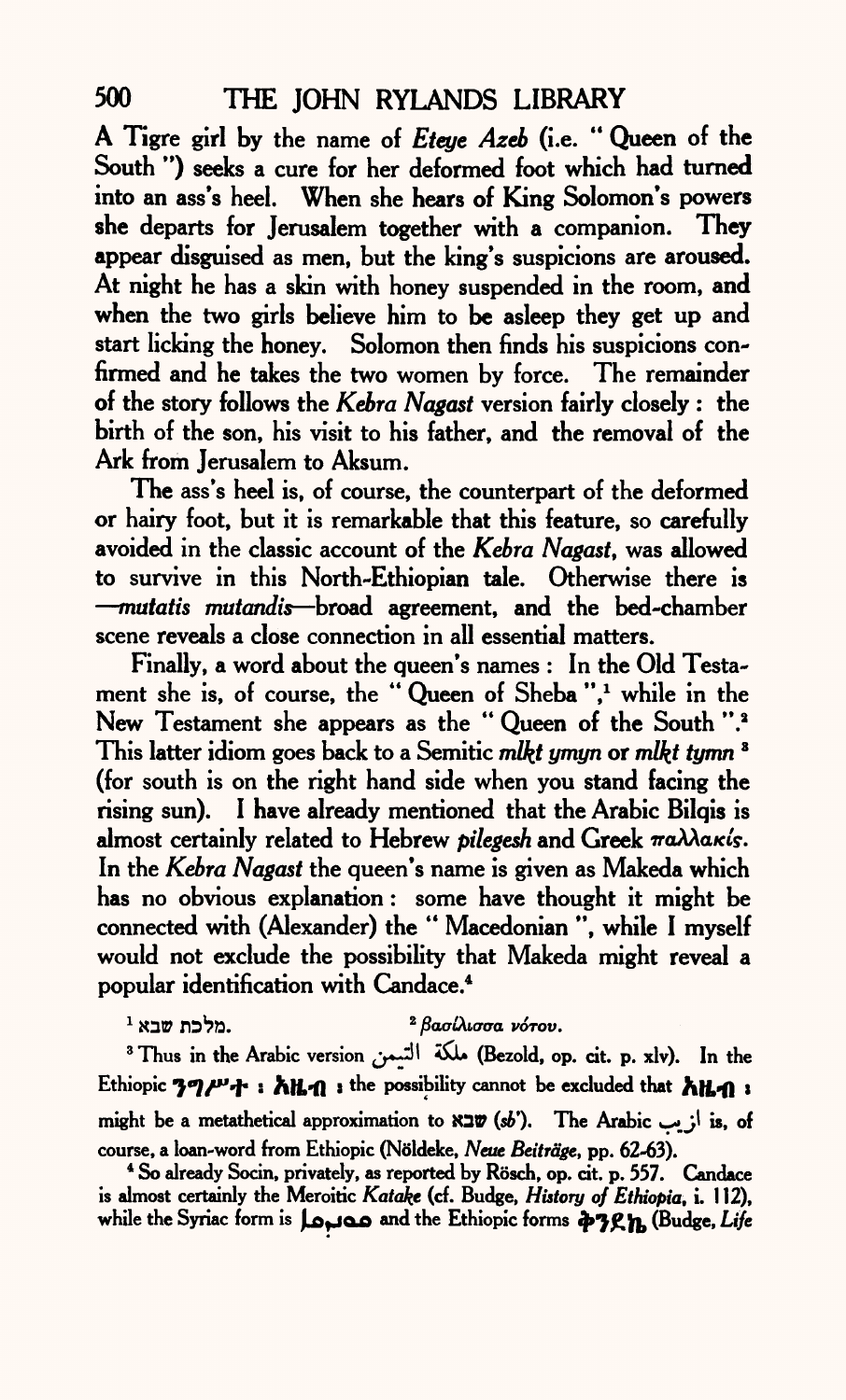## VIII

Echoes of the Sheba legend can be heard in European literature and art, though in the former they are not as plentiful as I was at first inclined to suppose.<sup>1</sup> Cranmer in Shakespeare's *Henry VIII*<sup>2</sup> speaks of the queen in these terms : " Saba was never more covetous of wisdom and fair virtue than this pure soul shall be." George Wither (1588-1667) in a love sonnet :

> I loved a lass, a fair one As fair as e'er was seen ; She was indeed a rare one. Another Sheba queen.

Lascelles Abercrombie, in a poem on Judith,<sup>3</sup> includes a long love song ascribed to Bilqis from which I quote a few lines from the beginning and the end :

> Balkis was in her marble town, And shadow over the world came down. . . . " Is there no man, is there none, In whom my beauty will but move The lust of a delighted love ; In whom some spirit of God so thrives That we may wed our lonely lives ? Is there no man, is there none ? " She said, " I will go to Solomon."

**and Exploits of Alexander, i. 106, line 19) as well as**  $\lambda$ **39h, and <b>U39h.**  $\mathbf{The}$ name of the Queen of Sheba in the Ethiopian tradition is **The** S<sub>2</sub> or  $\sigma$ <sup>3</sup>h<sub>2</sub>. This name has hitherto defied all attempts at an explanation (see Conti Rossini, *Storia,*  p. 254), but I do not consider it impossible that Makeda is, in fact, a corruption of Candace (Kandake). One must not try to discover any phonetic reasons behind this corruption. If my conjecture is correct, then we have in the mixture of the names <sup>a</sup>complete parallel to the conflation of the stories. The fact that the name Hendake continues to co-exist does not invalidate this assumption, as we possess respectable parallels for the co-existence of original and corrupt forms. The popular etymology, adduced by the *Kebra Nagast* (chap. 91), explaining Makeda

as derived from  $\overrightarrow{\omega}$  le. must, of course, be rejected.

<sup>1</sup> I am indebted to Mrs. Kelly and Mrs. Ottewell for helping me in tracing modern literary references.<br><sup>3</sup> Act v, scene 4.

<sup>8</sup> Emblems of Love, London, 1912.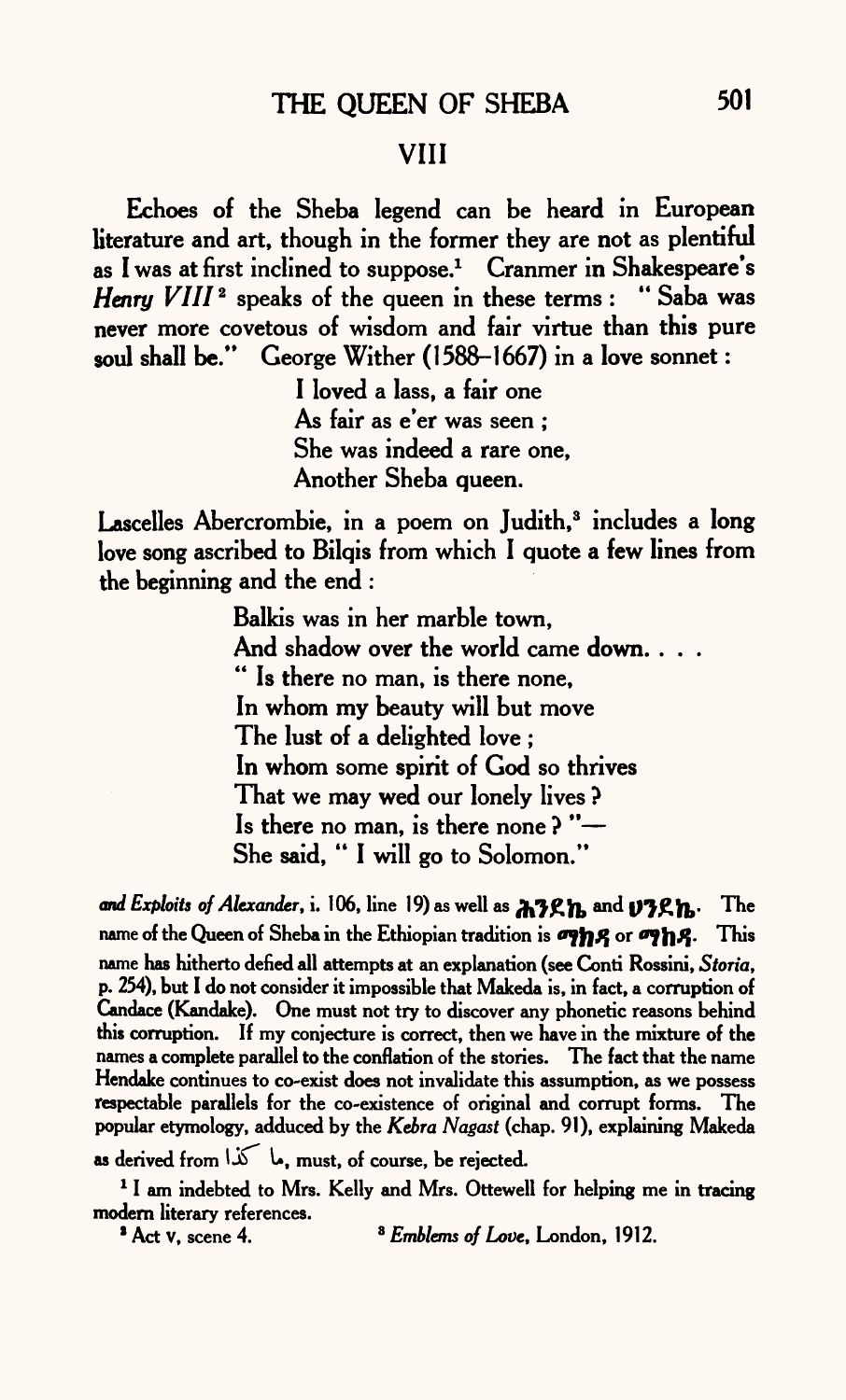And Kipling:

There was never a Queen like Balkis, From here to the wide world's end ; But Balkis talked to a butterfly As you would talk to a friend.

There was never a King like Solomon, Not since the world began ; But Solomon talked to a butterfly As <sup>a</sup>man would talk to a man.

*She* was Queen of Sabaea And *he* was Asia's Lord But they both of 'em talked to butterflies When they took their walks abroad !

Professor J. F. Kermode<sup>1</sup> has very kindly drawn my attention to two Yeats poems " Solomon to Sheba " and " Solomon and the Witch " which reflect several facets of the oriental legend. Professor Kermode says that " the second poem is loaded with doctrine. It stems partly from Arthur Symons's ' The Lover of the Queen of Sheba \* (published in 1900) and partly from Mme Blavatsky's *The Key of Solomon the King* ".

" In Symons the Queen of Sheba is a learned occultist. Yeats seems to interpret the lovemaking as imitating the action of the Divine Parents (Creator and \* celestial matrix \*). The Cock is Hermetic, also perhaps Cabbalistic like so much else. The point is that the sexual act figures the perfect renewal which will undo the work of the 'brigand apple'. I think. They are platonic in hoping to find themselves replaced by their platonic forms. I suppose we are to believe that when they achieve perfect sexual union Choice and Chance will be one and the world will end."

See also the detailed discussion in F. A. C. Wilson, *Yeats's Iconography* (1960), pp. 276 ff.

<sup>1</sup> I am greatly indebted to him for his very helpful observations.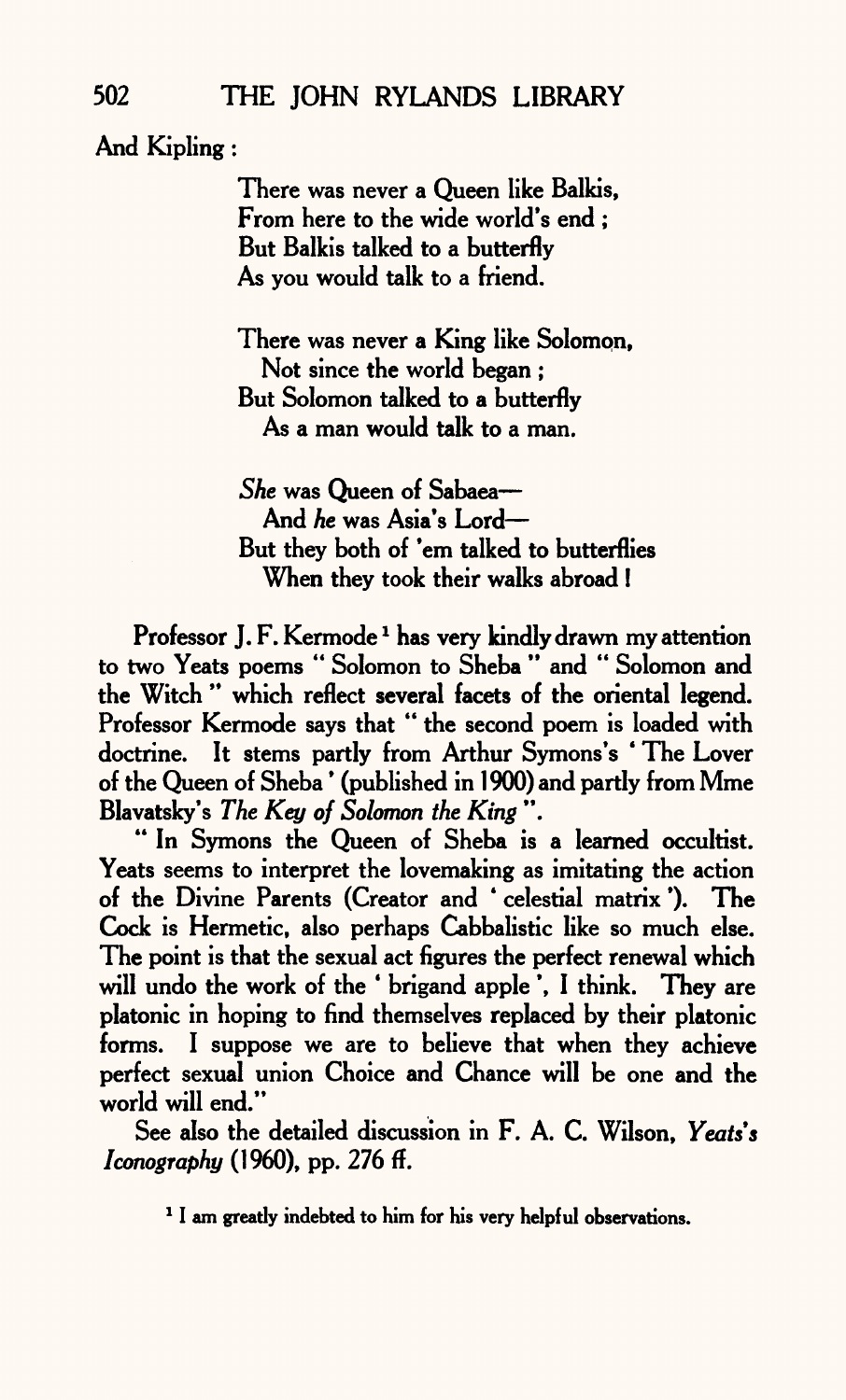Handel deals with the Sheba theme in his Oratorio *Solomon,*  and especially in Act III whose introductory " symphony " is generally referred to as " The Arrival of the Queen of Sheba".<sup>1</sup> Karl Goldmark (1830-1915) has written an opera " Die Königin von Saba " which I have, unfortunately, never seen performed.

The Queen of Sheba has experienced her greatest and most far-flung development in the area of painting. In Persian art she may often be seen standing in water before King Solomon. In Ethiopian traditional art this theme has had an enduring influence to the present day: its conventional tableau form divides the story into forty-four pictures, arranged in four rows of eleven. It tells the legend as embodied in the *Kebra Nagast*  and includes most realistic representations of the royal bedchamber scenes (the removal men who recently handled my large Sheba canvas described the picture as a strip-cartoon).

There is a window in King's College Chapel, Cambridge, which depicts the visit of the Queen of Sheba to King Solomon : the king is seated on his throne and between him and the queen is an area of blue glass representing the pool of the Muslim legend.2 In European art the queen has often become webfooted and can thus be seen in the company of apostles, prophets, patriarchs, and kings in groups of symbolic statuary over church doors, at Chartres or Dijon or Le Mans. On the other hand, she has become *La reine pedauque* (" Queen Goosefoot") to adorn the signboards of restaurants and taverns. Lorenzo Ghiberti, Piero della Francesca, Tintoretto, and many others have painted magnificent pictures of the Queen of Sheba arriving at King Solomon's Court, and some young Ethiopian artists have recently endeavoured to represent an amalgam of the Byzantine and Western traditions.3

1 Cf. Winton Dean, *Handel's Dramatic Oratorios and Masques* (O.U.P., 1959), p. 523.

1 An exceptionally learned article on this subject appeared in *The Times* of 28 June 1954.

<sup>3</sup> A charming cartoon of King Solomon in an aeroplane and the Queen of Sheba with a transistor radio set (by Sprod) appears in Sir Leonard Woolley's *As I seem to remember.* This is accompanied by a somewhat modernized version of the story (pp. 64-67).